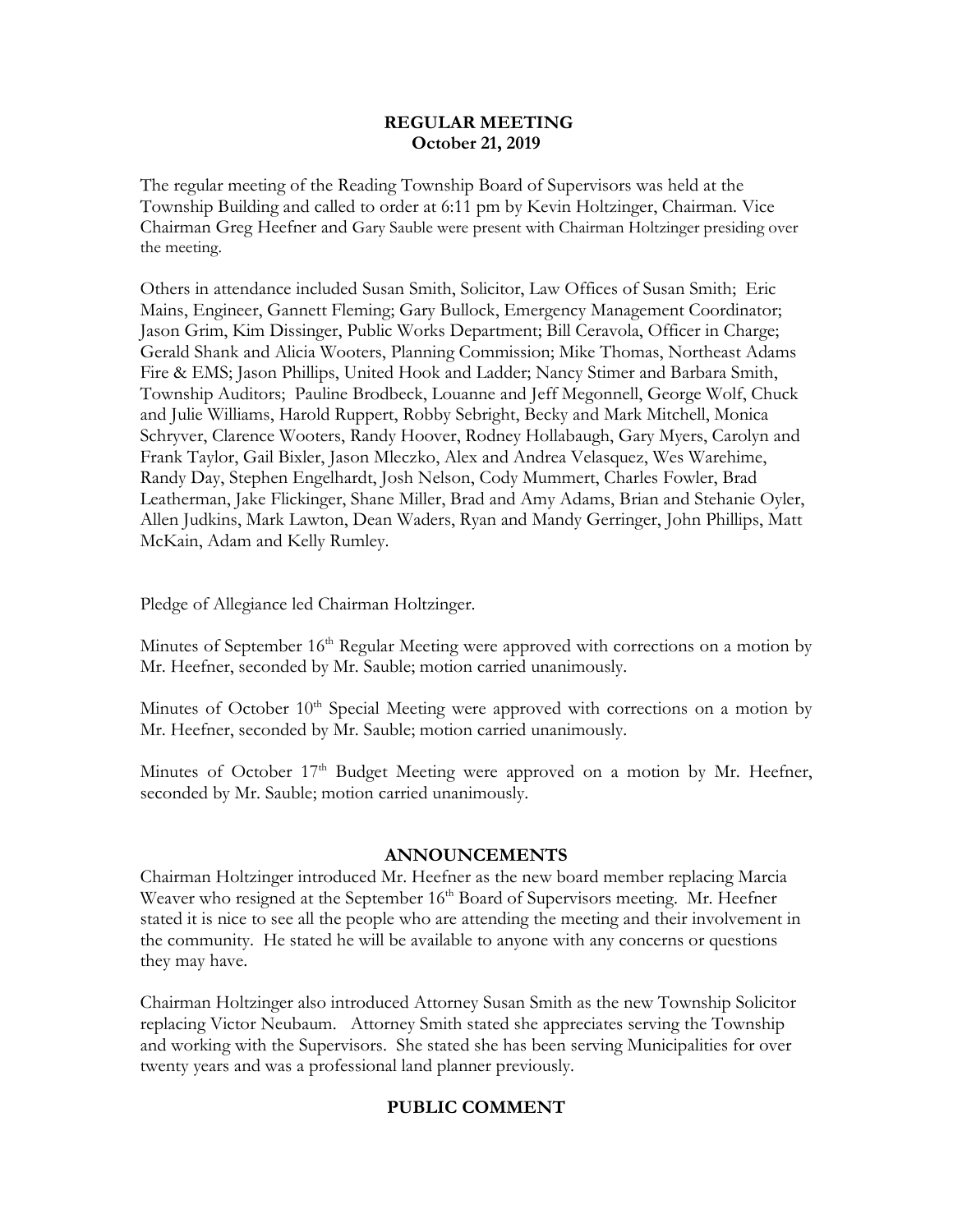Jason Phillips wished Chairman Holtzinger a happy birthday. Mr. Phillips also questioned Attorney Smith as to what law firm she works with. Attorney Smith stated she has her own law firm since 2007.

John Phillips, Cumberland Township, stated he is running for Adams County Controller and if anyone would like more information of what that consists of, they can speak to him after the meeting.

The following comments were made concerning a proposal to rezone a piece of Chairman Holtzingers land to Commercial/Industrial:

Charlie Fowler Hampton Heights-Is there a potential motion to develop the land across the street from Hampton Heights development for Industrial Use and if so, what is the logic for Industrial Use and benefit. Is it a conflict of interest since Chairman Holtzinger is on the Board?

Chairman Holtzinger-Not if I abstain from voting.

Attorney Smith-This issue is a legislative one which is a proposal to amend the zoning map and zoning ordinance. Public Comments are not the time to go before the Board to have an exchange of information. When the proposal is put before the Board for action or before the Planning Commission for review and recommendations the public can offer their comments. Before any action is taken there will be a public announcement made, public hearing held, maybe more than one, and people are invited to come and participate in public hearings and offer their comments. Because what is being discussed is a legislative change, the adoption of zoning ordinance or zoning matter you can talk to anybody as may your Board. You can contact the Board members directly or the staff.

Charlie Fowler-He is an employer in the area and employee's 600 people in light industry. There is less than 5% unemployment rate in that market. Creating an industrial area, the jobs are not for people that live here but people coming from different area's coming into our community. There is no value in changing to Industrial and only a drain on their property.

Frank Taylor, Hampton Heights-What is most likely going to be developed on that property?

Attorney Smith-That is a question to be asked of the Planning Commission or Zoning Officer. The uses of the land will be listed in the ordinance depending on what the property is zoned.

Jason Mleczko, Hampton Heights-The overwhelming theme is to voice their opinion to legislatives here that such a change in zoning would be poorly received and we ask that you keep your constituents in mind when making any decisions. Maintain the heritage of agricultural and farming use not industrial use of the land.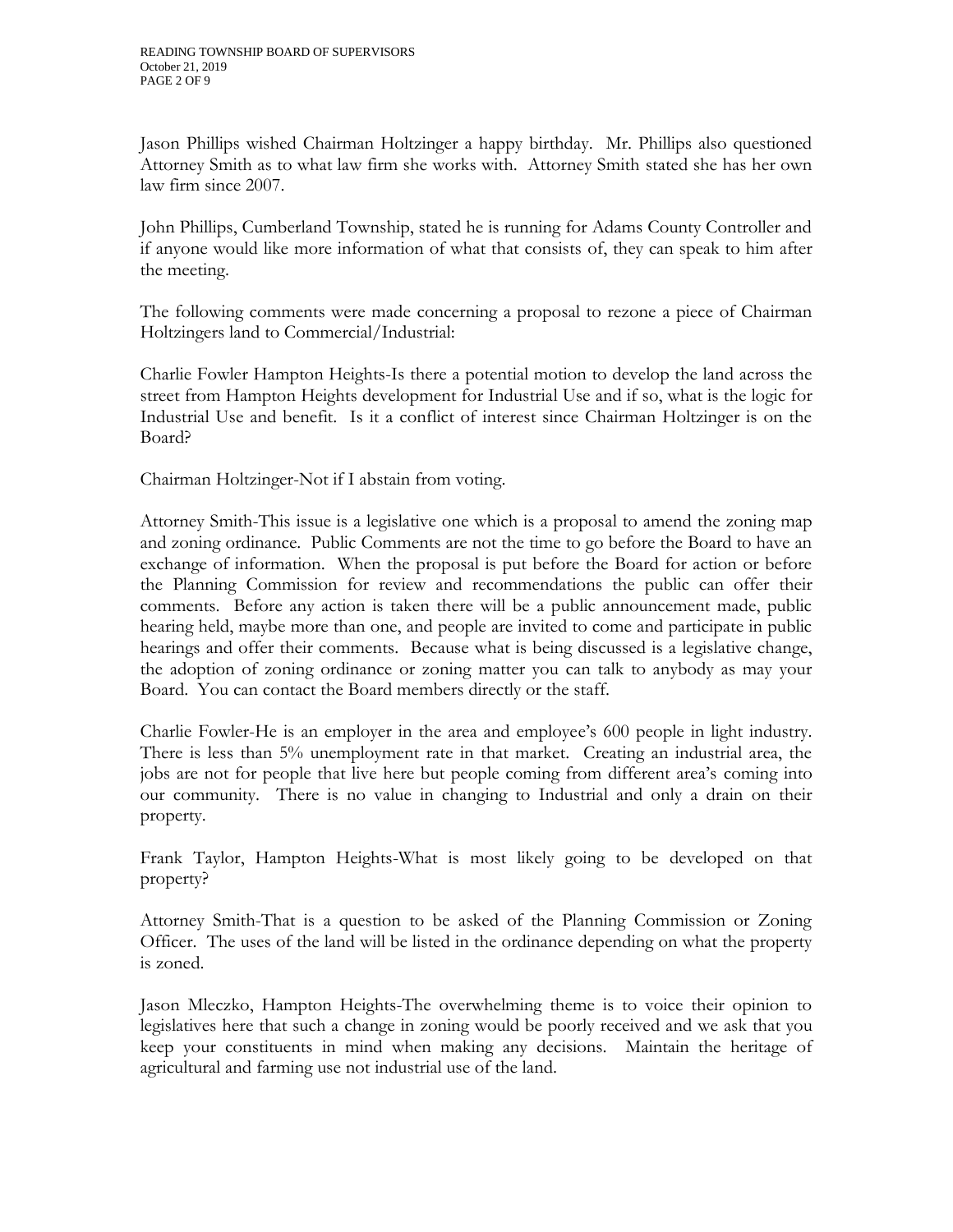Becky Mitchell, Hampton Heights-The Planning Commission denied the request and she spoke to Andrew Merkel, Adams County Planning, who also does not want it zoned commercial. Mr. Merkel stated to Ms. Mitchell if that area is zoned commercial all the area to Rutter's must also be zoned commercial because there is no spot zoning permitted.

Attorney Smith-The Planning Commission is only a recommending body and does not vote for or against the plan.

Becky Mitchell- She was told the Supervisors can override everything. The person trying to sell his property and probably two of his close friends are the ones that can override all the recommendations.

Randy Hoover-Everyone needs to speak louder.

Cody Mummert, Hamilton Township-He understands there will be a zoning hearing for the legislative to meet, how effective and how much advertising will be done for the community?

Attorney Smith-The Municipality Planning Code dictates there be a public meeting held by the preparer of the Ordinance, which has already occurred, public notice in a newspaper of general circulation for announcing the proposed ordinance for view. Any properties that are specifically rezoned or proposed for rezoning need to be individually notified.

Amy Adams, Hampton Heights-If the Board represents the people what should they do if they do not want this to happen to their community?

Chairman Holtzinger-If people are adamant against it, the property is going to be sold. If you want to take up a community collection and buy the property from me you can make a community park for all I care, if zoning will allow it.

Amy Adams-We do not want a factory across from us.

Chairman Holtzinger-The last meeting people did not want houses now people do not want a factory.

Cody Mummert-Is that property zoned Ag preservation?

Chairman Holtzinger-No it is not. The way it is zoned now it can be developed just at a different magnitude than what I am requesting.

Gail Bixler-What people need to know is that this is a time for public comments and not to ask questions. The Supervisors stated they are available to speak to and we should find out how to contact them to discuss this. People are concerned.

Charlie Fowler-I am a supporter of private property and individual liberty with one caveat and that is when it effects other people's liberty. It is your property and you should be able to do whatever you want to do with it up to a certain point until it effects other people's liberties.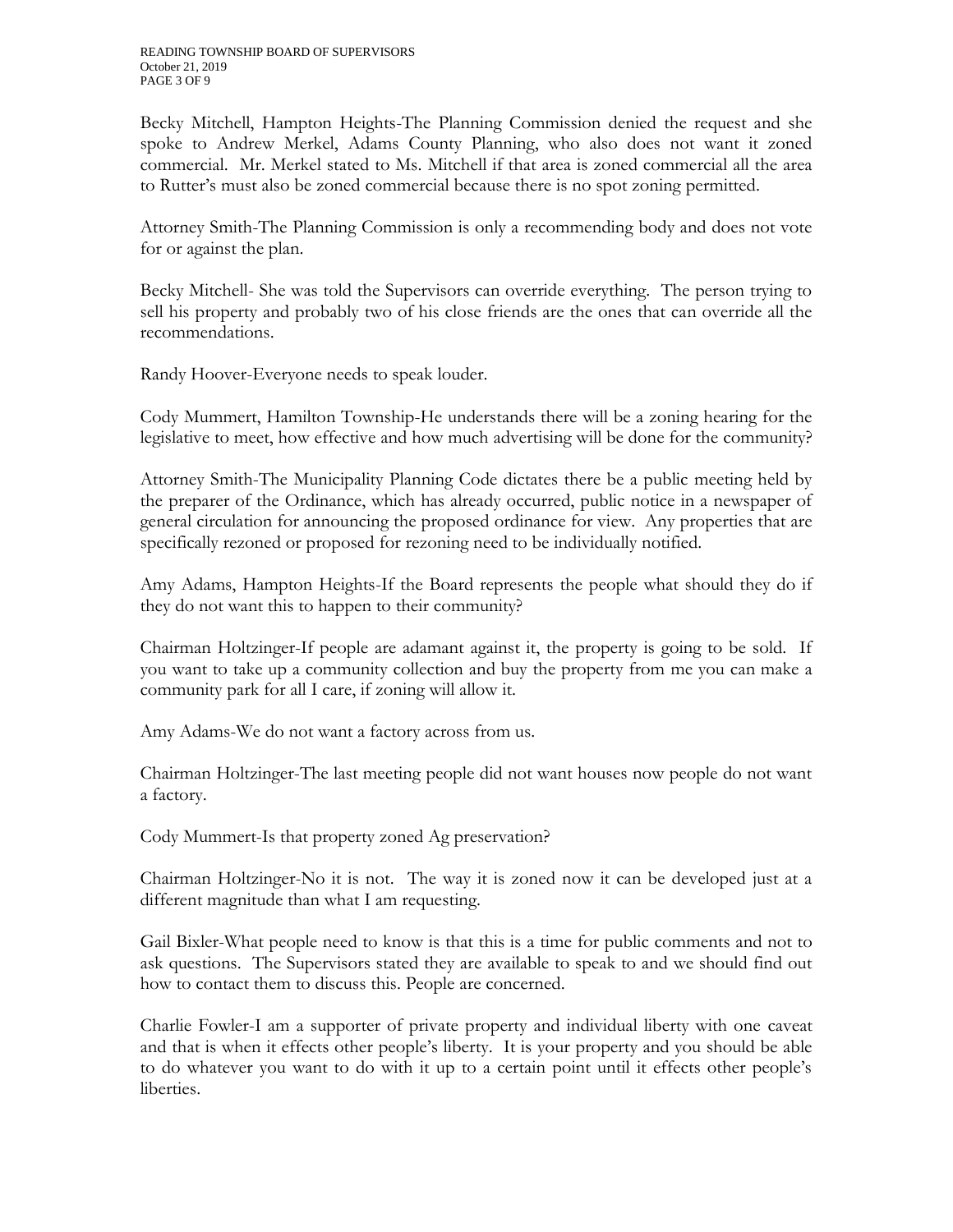Chairman Holtzinger- All these people from Hampton Heights, I used to farm where you live. All I am asking is to be open minded. You are sitting on property that I used to farm.

Charlie Fowler-His purchase of that property did not affect Chairman Holtzinger's personal liberty at all. If the rezoning effects Mr. Fowler's property value than it effects his liberties.

Chairman Holtzinger-The development has decreased his property value because no one wants to run a dairy farm next to a development.

Harold Ruppert-Stated he just sold a farm last week and received \$7000.00 an acre. He does not want any building on the property. We do not need all the extra traffic in the area.

Carolyn Taylor, Hampton Heights-Reading from the Mission Statement, will it protect the safety and welfare of our residents, will it maintain and provide efficient roadways, and will it preserve our agricultural heritage and open spaces.

Jason Phillips-Just a reminder the Planning Commission meetings are the first Monday of the month at 6:30 pm come fill the room again and the Board of Supervisors meetings are the third Monday of the month at 6:00 pm.

Adam Rumley, Hampton Heights- In the news a few years ago East Berlin ranked tenth safest spot to live in Pa. If you change zones it will only invite crime and the safety rating will drop.

Harold Rupport-Dairy Farmers are not making money now a days.

Wes Warehime-How do you get a hold of the Planning Commission. Chairman Holtzinger stated to call into the office and speak to Garry Wilt.

Alicia Wooters-She is on the Planning commission and they did make their recommendation for all of this to the Board of Supervisors and you missed all those meetings and she would also like to thank everyone for recommending everybody attend the Planning Commission meeting.

John Nelson, Hampton Heights-He appreciates Chairman Holzinger selling his land for Hampton Heights. He stated he loves the Township. He is asking the Board to support the community and how they stand. He would like the land to stay as is.

Monica Schryver-Could you please explain the process again? Attorney Smith reiterated what she stated at the beginning of the meeting.

Mr. Heefner-Stated he has not had a chance to talk to the Planning Commission concerning this issue since he is new to the Board.

John Nelson-Are there multiple parts to the proposal.

Attorney Smith-That is a decision for the Board.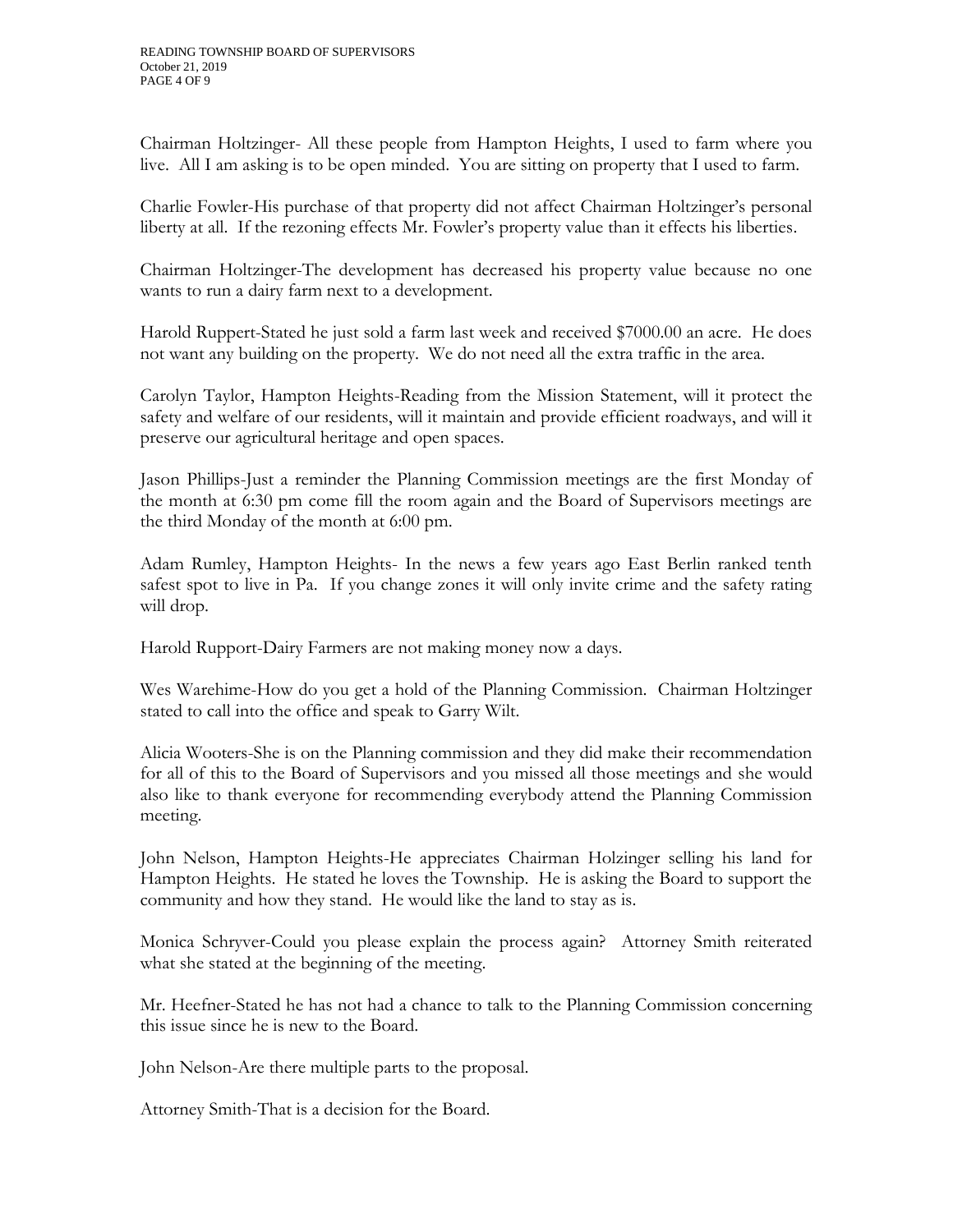Harold Rupport-When does the public get a chance to vote on the proposal?

Attorney Smith-You voice your opinion to the elected officials. You voted for them to represent you.

Cody Mummert-He does not think there is anyone here tonight that can be in Mr. Holtzinger's seat and have his situation and make the choice that would be perfect for his family and his livelihood and be perfect for everyone. There are concerned citizens here and they mean well. Hamilton Township just fought against 667 townhomes that will now be going in front of a judge. Voices do matter.

Chairman Holtzinger stated he was at that meeting and Hamilton Township handled the situation very professional.

Amy Godfrey-The Board is here to serve the best interest of the community. There is a lot of people here including herself and here in Reading Township because it is one of the lowest tax brackets in Adams County and anytime you begin to make changes there will be more taxes. People need to slow down their speed in the township when driving.

Gary Myers-Does that mean if Chairman Holtzinger rezones his property it's going to rezone his farm and property on Peepytown Road?

Attorney Smith-That is a proposal for public comment and input from the Planning Commission and ultimately a decision for the Board of Supervisors.

Gary Myers-Made a suggestion to lower the price of Kevin's farm and sell it all.

# **ENGINEER'S REPORT**

# **Update on Bakers Road Vacation**

Mr. Mains stated he has spoken to the surveyor and he has completed the draft deed descriptions and plats drawing. There was a question of right away which Mr. Mains will discuss with the township outside of the meeting. By next Board of Supervisors meeting, November 18<sup>th</sup> there should be a packet to review and then progress to the Ordinance Process.

# **Grant Funding (Pipe Replacement)**

Mr. Mains is working with the Township to apply for a sewer/water system grant for storm water pipes. Kimberly Lane and Turkey Pit Road were the two roads that were being focused on. Chairman Holtzinger would like Mr. Mains to include Church Road as well. Mr. Mains stated he would recommend applying for all three roads for the grant.

# **Church Road Discussion**

The Board questioned Mr. Mains as to the progress on Church Road. Mr. Mains stated he is working with the company Recon located in York. The road must be rebuilt, and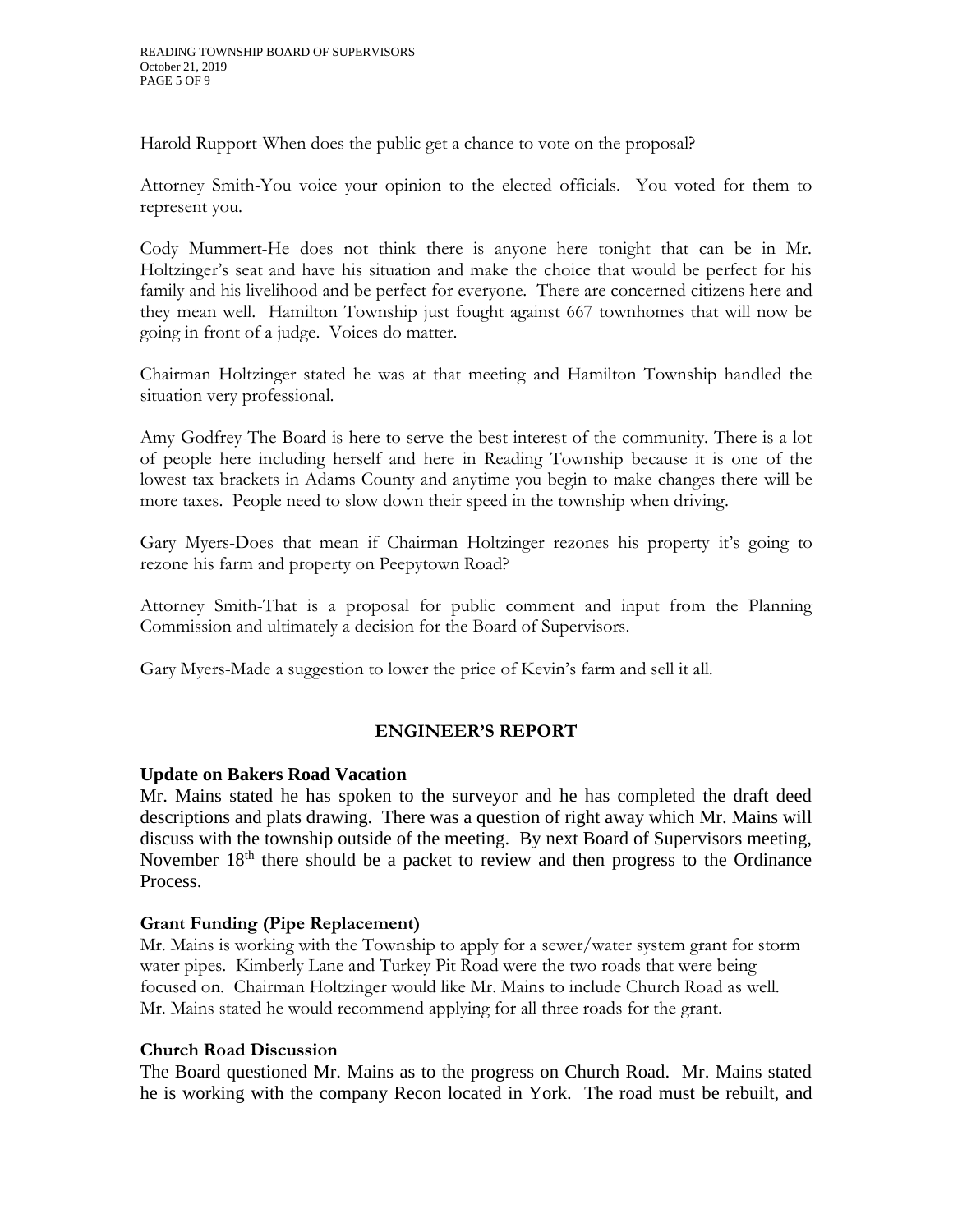READING TOWNSHIP BOARD OF SUPERVISORS October 21, 2019 PAGE 6 OF 9

they are looking at a Full Depth Reclamation process which is recycle what is there, mixes it with chemicals and lay it back down again. The new road will be built on top of that. Public Works is working with Recon to get a mixture design. Mr. Mains stated he will do the things the Recon does not, for example, to research how much of the road needs shaved back and how much of the shoulders need fixed and the drainage project as well.

## **MISCELLANOUS**

**PennDOT addressed the slippery conditions along Stoney Point Road** PennDOT has addressed the issue.

#### **5324 Carlisle Pike-clearing of brush and weeds by Public works Dept**

There was a complaint previously by Lee Miller concerning a sight distance issue on the property which is owned by Safeguard Properties from Ohio. Public Works Department has cleared the brush and weeds to correct the issue. There was an invoice sent to Safeguard Properties in the amount of \$555.00 which has been paid.

#### **Christmas Eve Schedule-Close office at 12:00 pm**

Mr. Sauble made a motion to close the Township Office at 12:00 pm on Christmas Eve, December 24<sup>th</sup>, second Mr. Heefner; motion carried unanimously.

#### **TREASURER'S REPORT**

The Treasurer's Report for the month of September was approved pending audit on a motion by Mr. Heefner, seconded by Mr. Sauble; motion carried unanimously.

#### **ADMINISTRATIVE REPORT**

The Board acknowledged receiving reports from the Police, Public Works, Zoning/Code Enforcement Officer and Building Inspector, Emergency Management and Northeast Adams Fire & EMS for the month of September. The Township Auditors also read an audit report for an audit that was performed for the dates of January to September  $16<sup>th</sup>$ , 2019. York Adams Tax Bureau also provided their 2020 budget.

#### **Police Report**

Officer in Charge, Bill Ceravola supplied the Board with a detailed report of the Officer's time for the month of September. Officer Ceravola stated himself and Officer Morehead had driven 1711 miles, worked 263 hours. The Officers were in Lake Meade 30 times. There were 134 calls, 33 traffic stops and there were 30 traffic citations, 1 non traffic ticket, 8 fix it tickets and 2 criminal arrest.

Mr. Sauble made a motion to accept the administrative reports as submitted, second by Mr. Heefner; motion carried unanimously.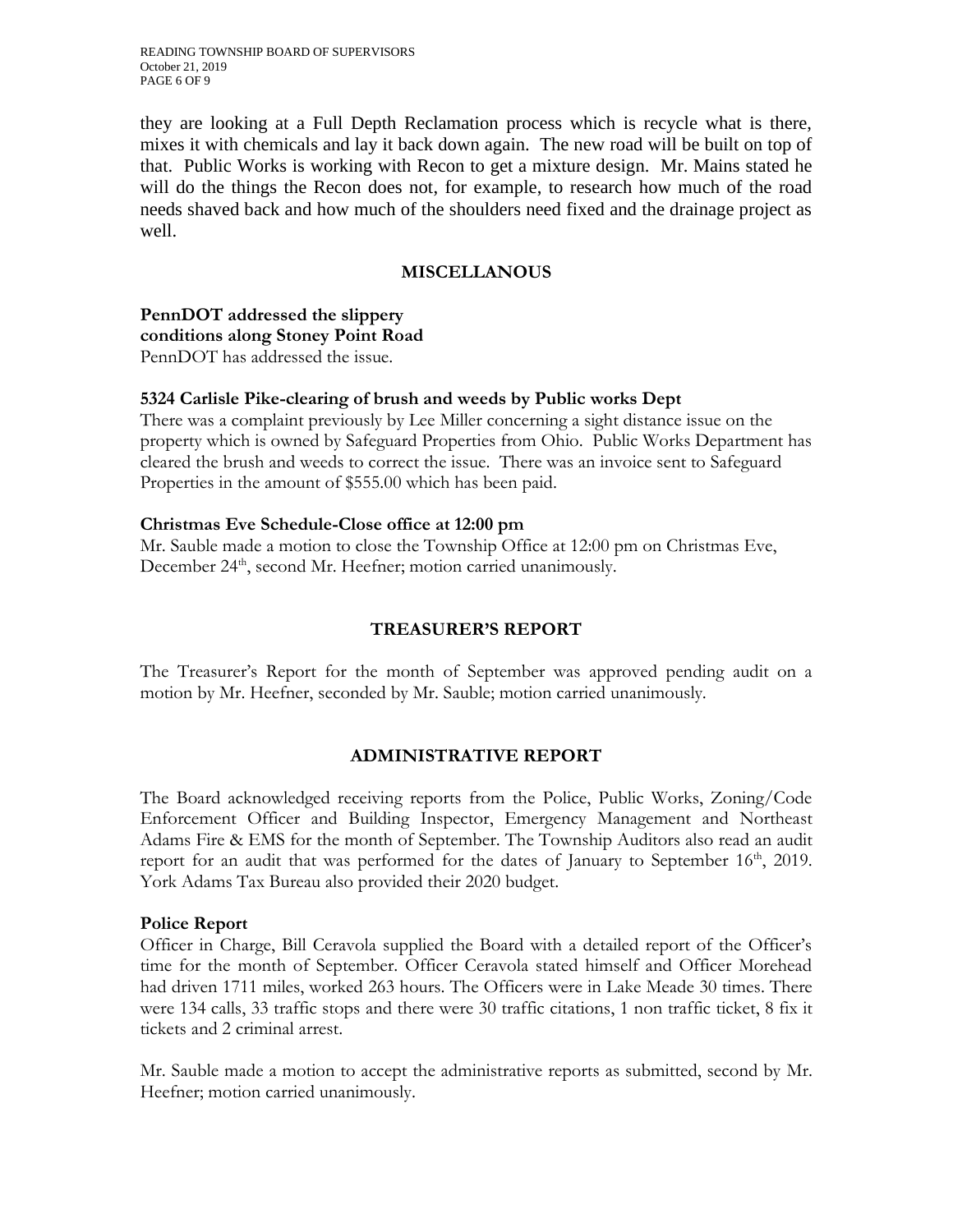## **SOLICITOR'S REPORT**

## **Update on violation letter for property at 505 Peepytown Road**

Attorney Smith stated the property may be in the process of being sold. The escrow check that is being held until the clean-up has occurred will be kept with the Township until the clean-up is completed. The check must then go back to ACNB. If the property does not get cleaned the money held in escrow may be used by the Township to do the cleanup.

# **Update on violation for property 5435 Carlisle Pike**

Attorney Smith stated the violation letter was served on October 3, 2019. Deadline dates were reset so Mr. Poist is not yet out of compliance. If he does not comply with the letter it will then go to the Magistrates Office. Attorney Smith will contact Mr. Slouthour, Land and Sea, to get actual deadline dates. Mr. Heefner made a motion to proceed to the next step once the deadline has been reached, Mr. Sauble second; motion carried unanimously.

## **Ordinance 2019-03**

## **Weight Limit Change on the Bridge on Stoney Point over Markle Run**

PennDOT performed a load analysis on the Bridge on Stoney Point. The load analysis indicated that the Township must repost the weight limit which they are required to do. The Township must adopt an Ordinance that allows the posting of weight limit sign. Mr. Sauble made a motion to publish public notice for Ordinance 2019-03 and act on it at the next Board of Supervisors Meeting on November 18<sup>th</sup>, second by Mr. Heefner; motion carried unanimously.

# **Compliance deadline for MUTCD sign standards**

These are official signs that must be in place to comply with federal sign standards. The two signs that must meet the standards by the end of 2019 are one-way signs and horizontal alignment signs.

# **Comcast Franchise Agreement**

FCC has issued a final order with respect to cable franchise and it does change the rules of the municipalities that have invited them in to serve your Township. The Municipalities can have up to 5% of the revenues of the cable services offered by the cable company. You cannot include in that revenue calculation any internet service and data transmission services that the cable services may be offering over those same cable lines. That revenue can be offset by the value of the extra things you may be asking of the cable company from your revenues. The most important ones in the Townships Franchise Agreement is if you direct those cable services be run into the Township Building which is what was called for in the Townships contract from ten years ago. Comcast can now require you to offset your cable revenue by the value of the service they are providing to the Township Building.

#### **Chesapeake Bay Plan**

The new Chesapeake Bay plan is the third iteration of the Chesapeake Bay Plan. It is one that Pennsylvania has announced in consideration of their rule in contributing pollutions to the Chesapeake Bay. And to participate in the clean up the Bay. The new plan for Pennsylvania has been issued and Adams County was one of the municipalities in the Chesapeake Bay area of Pennsylvania who did a trial run. The local plan has been published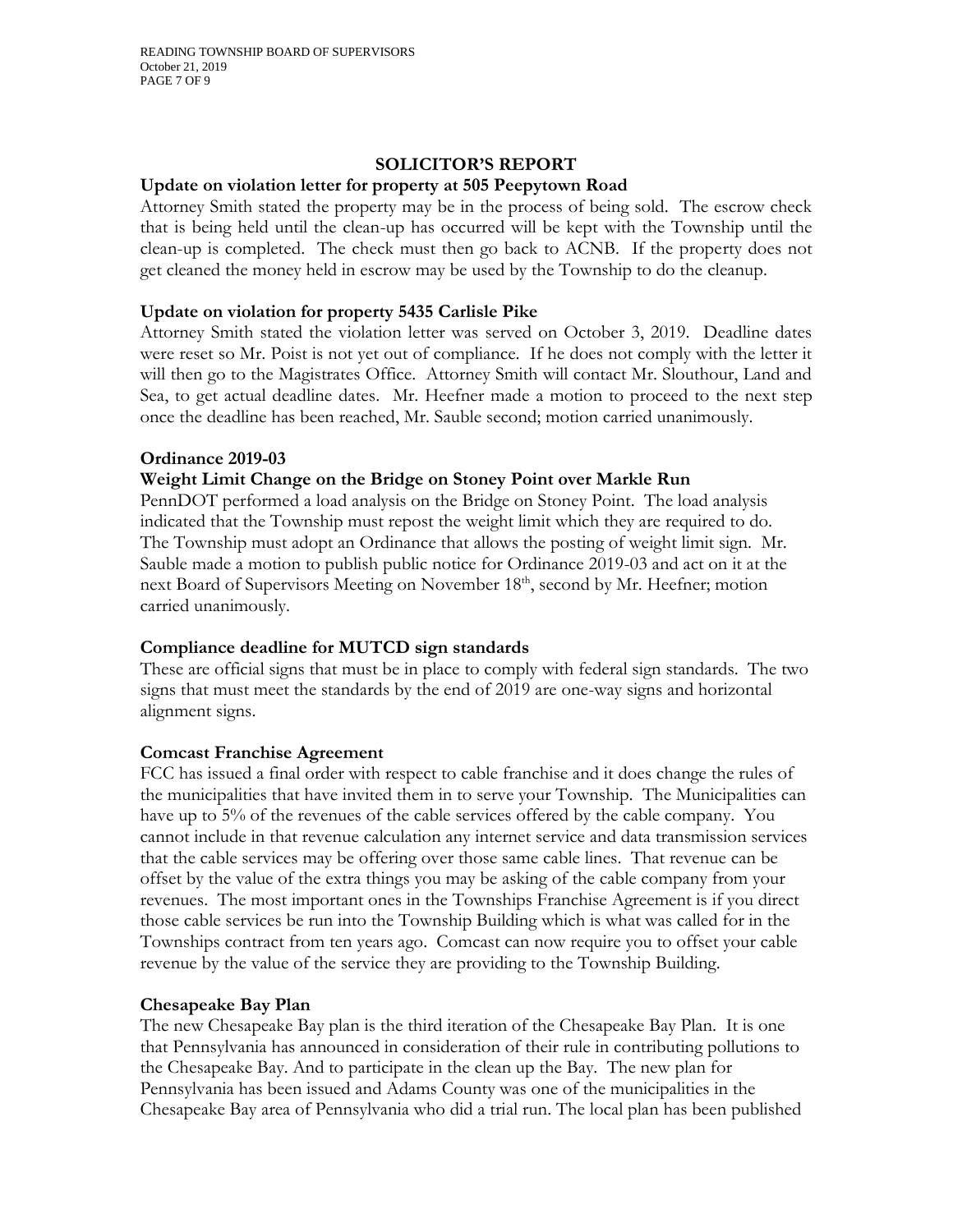READING TOWNSHIP BOARD OF SUPERVISORS October 21, 2019 PAGE 8 OF 9

as well for everyone to see. Adams County considers Townships and Municipalities to be partners in this plan.

# **Proposed Zoning Map Amendment**

Attorney Smith stated the proposed amendments have been considered by the Planning Commission with a recommendation and the County has made its review available. The review comments from these two recommending bodies are available to the public. There is a proposed version of the zoning map which the Planning Commission has made available to the Board. Chairman Holtzinger's additional request for an amendment are ready also if the Board wishes to have the final proposed consideration map and ordinance prepared which would describe the property specifically and prepared for release for public comment at a public hearing.

Gerald Shank commented, at the last Planning Commission meeting they received the comments from Adams County Planning which the Board did not have a chance to review so they tabled the discussion until they had time to read the counties recommendations. Mr. Shank stated the Planning Commission never gave an approval or disapproval for the Commercial/Industrial Zone because they were waiting on the letter from Adams County.

## **PUBLIC COMMENTS**

Louanne Megonnell stated she thanks Ms. Weaver for her service. However, she did not like when she wrote the letter and wasn't here for any comments from that letter. Ms. Weaver stated in the letter Emmert Hartzel said United Hook and Ladder was holding the ballfields as leverage. Ms. Megonnell stated she has known Emmert 63 years and he would never say anything like that, and I think it was horrible not to be here and write a letter like that when her and Emmert were discussing the ballfields together.

Monica Schryver stated to the audience to keep coming to the meetings and voice their opinion and invest in the Township.

Gerald Shank wondered if the Township could write a letter to the property owners of 5324 Carlisle Pike to see whether they can hire a mowing company to take care of the property.

Randy Hoover questioned the Board if since the weight limit was lowered on the bridge, can the Emergency Responders detour traffic on the bridge. Attorney Smith stated she does not believe there are any exemptions, but she will research further.

Jason Phillips stated on October 10<sup>th</sup> when Mr. Heefner was appointed Supervisor Chairman Holzinger stated Attorney Smith would be replacing Attorney Neubaum. Mr. Phillips would like to know why he was terminated and what process was taken to hire Attorney Smith. Attorney Smith stated it is not a legal process and it is the Board of Supervisors decision. Chairman Holtzinger stated he did include John Biese on the interview with Attorney Smith. Mr. Phillips also questioned Attorney Smith concerning the rezoning topic, she had stated there was the Adams County recommendation, the proposed rezoning map and two other things that she listed. Attorney Smith stated before the Ordinance for rezoning gets published, we must make sure they have the correct map with all the parts to publish to the public. Before the public hearing is held the public comments are received in addition, we must determine the legal boundaries to that property.